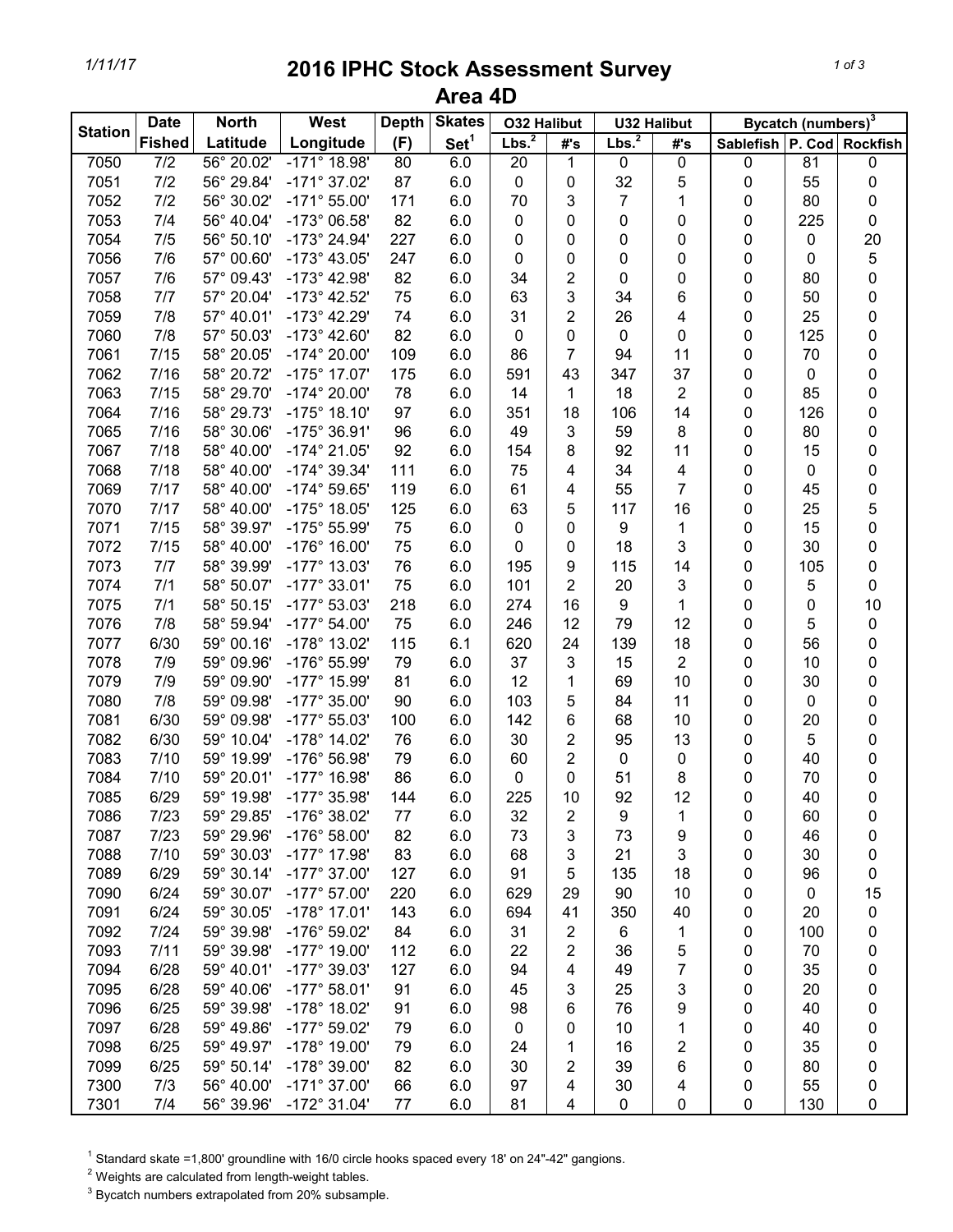## *1/11/17* **2016 IPHC Stock Assessment Survey Area 4D**

| <b>Station</b> | <b>Date</b>      | <b>North</b> | West                  | <b>Depth</b> | <b>Skates</b>    | <b>O32 Halibut</b> |        | <b>U32 Halibut</b> |                         | Bycatch (numbers) <sup>3</sup> |           |                |
|----------------|------------------|--------------|-----------------------|--------------|------------------|--------------------|--------|--------------------|-------------------------|--------------------------------|-----------|----------------|
|                | <b>Fished</b>    | Latitude     | Longitude             | (F)          | Set <sup>1</sup> | Lbs. <sup>2</sup>  | #'s    | Lbs. <sup>2</sup>  | #'s                     | Sablefish   P. Cod   Rockfish  |           |                |
| 7302           | $\overline{7/3}$ | 56° 49.78'   | $-171^{\circ}$ 37.00' | 64           | 6.0              | 46                 | 3      | 42                 | 6                       | 0                              | 65        | $\pmb{0}$      |
| 7303           | 7/4              | 56° 49.98'   | $-172^{\circ}$ 48.80' | 73           | 6.0              | 154                | 9      | 94                 | 12                      | 0                              | 70        | 0              |
| 7304           | 7/3              | 56° 59.92'   | $-171^{\circ} 54.94'$ | 63           | 6.0              | 206                | 11     | 69                 | 9                       | 0                              | 94        | 0              |
| 7305           | 7/5              | 56° 59.95'   | -173° 07.05'          | 73           | 6.0              | 100                | 6      | 72                 | 9                       | 0                              | 90        | $\pmb{0}$      |
| 7306           | 7/6              | 57° 10.02'   | -173° 24.60'          | 72           | 6.0              | 69                 | 5      | 92                 | 12                      | 0                              | 70        | 0              |
| 7307           | 7/9              | 57° 19.99'   | -172° 30.94'          | 61           | 6.0              | 71                 | 3      | 52                 | 7                       | 0                              | 65        | 0              |
| 7308           | 7/9              | 57° 20.08'   | $-172^{\circ}$ 48.69' | 64           | 6.0              | 109                | 6      | 33                 | 5                       | 0                              | 50        | $\pmb{0}$      |
| 7309           | 7/7              | 57° 19.99'   | $-173^{\circ}$ 24.00' | 67           | 6.0              | 0                  | 0      | 0                  | 0                       | 0                              | 40        | $\pmb{0}$      |
| 7310           | 7/9              | 57° 30.03'   | $-173^{\circ}$ 06.10' | 69           | 6.0              | 264                | 16     | 66                 | 9                       | 0                              | 55        | 0              |
| 7311           | 7/7              | 57° 30.02'   | -173° 24.52'          | 69           | 6.0              | 160                | 10     | 99                 | 12                      | 0                              | 35        | 0              |
| 7312           | 7/8              | 57° 39.95'   | -173° 23.88'          | 80           | 6.0              | 11                 | 1      | 12                 | 2                       | 0                              | 70        | 0              |
| 7313           | 7/14             | 57° 40.00'   | $-174^{\circ}$ 01.80' | 72           | 6.0              | 265                | 8      | 67                 | 8                       | 0                              | 25        | 0              |
| 7314           | 7/10             | 57° 50.03'   | $-172^{\circ}$ 28.43' | 60           | 6.0              | 158                | 9      | 45                 | 6                       | 0                              | 70        | 0              |
| 7315           | 7/10             | 57° 59.97'   | $-172^{\circ}$ 46.23' | 59           | 6.0              | 37                 | 2      | 93                 | 11                      | 0                              | 100       | $\pmb{0}$      |
| 7316           | 7/14             | 58° 00.00'   | $-174^{\circ}$ 01.48' | 384          | 6.0              | 0                  | 0      | 0                  | 0                       | 5                              | $\pmb{0}$ | 15             |
| 7317           | 7/19             | 58° 40.00'   | $-174^{\circ}$ 01.20' | 75           | 6.0              | 15                 | 1      | 10                 | 1                       | 0                              | 64        | $\pmb{0}$      |
| 7318           | 7/17             | 58° 40.00'   | -175° 36.28'          | 75           | 6.0              | 63                 | 4      | 37                 | 5                       | 0                              | 50        | $\pmb{0}$      |
| 7319           | 7/18             | 58° 50.00'   | $-174^{\circ} 39.41'$ | 75           | 6.0              | 115                | 5      | 41                 | 6                       | 0                              | 45        | $\pmb{0}$      |
| 7320           | 7/20             | 58° 49.95'   | $-175^{\circ} 56.00'$ | 70           | 6.0              | 0                  | 0      | 33                 | 4                       | 0                              | 54        | $\pmb{0}$      |
| 7321           | 7/7              | 58° 50.11'   | -176° 35.03'          | 68           | 6.0              | 0                  | 0      | 15                 | 2                       | 0                              | 50        | $\pmb{0}$      |
| 7322           | 7/20             | 58° 59.93'   | $-175^{\circ}56.01'$  | 72           | 6.0              | 0                  | 0      | 0                  | 0                       | 0                              | 80        | 0              |
| 7323           | 7/20             | 58° 59.97'   | -176° 15.98'          | 73           | 6.0              | 0                  | 0      | 0                  | 0                       | 0                              | 85        | 0              |
| 7324           | 7/9              | 58° 59.89'   | $-177^{\circ}$ 13.99' | 74           | 6.0              | 34                 | 2      | 21                 | 4                       | 0                              | 10        | 0              |
| 7325           | 7/8              | 59° 00.05'   | $-177^{\circ}$ 33.00' | 73           | 6.0              | 79                 | 4      | 36                 | 4                       | 0                              | 10        | $\pmb{0}$      |
| 7326           | 7/21             | 59° 09.94'   | -175° 36.98'          | 75           | 6.0              | 51                 | 2      | 25                 | 3                       | 0                              | 79        | $\pmb{0}$      |
| 7327           | $7/21$           | 59° 10.02'   | -175° 59.02'          | 75           | 6.0              | 0                  | 0      | 22                 | 3                       | 0                              | 108       | 0              |
| 7328           | 7/22             | 59° 09.96'   | -176° 17.02'          | 75           | 6.0              | 0                  |        | 0                  |                         | 0                              | 110       | 0              |
| 7329           | 7/22             | 59° 10.02'   | -176° 37.00'          | 76           | 6.0              | 11                 | 0<br>1 | 13                 | 0<br>2                  | 0                              | 105       | 0              |
| 7330           | $7/21$           | 59° 19.95'   | -175° 39.00'          | 75           | 6.0              | 33                 | 2      | 0                  | 0                       | 0                              | 80        |                |
| 7331           | 7/22             | 59° 20.04'   | $-176^{\circ}$ 37.01' | 76           |                  | 11                 |        |                    |                         |                                | 65        | 0<br>$\pmb{0}$ |
| 7332           | 7/26             | 59° 40.00'   | -175° 39.02'          | 73           | 6.0              |                    | 1      | 0<br>43            | 0                       | 0                              | 25        | $\pmb{0}$      |
|                |                  | 59° 40.07'   | $-175^{\circ}$ 58.00' |              | 6.0              | 188                | 5      |                    | 5                       | 0                              |           |                |
| 7333           | 7/26             | 59° 39.99'   | -176° 18.04'          | 75           | 6.0              | 42                 | 1      | 0                  | 0                       | 0                              | 35        | $\pmb{0}$      |
| 7334           | 7/25             |              |                       | 76           | 6.0              | 0                  | 0      | 0                  | 0                       | 0                              | 70        | $\pmb{0}$      |
| 7335           | 7/24             | 59° 39.98'   | -176° 38.03'          | 75           | 6.0              | 13                 | 1      | 0                  | 0                       | 0                              | 40        | $\pmb{0}$      |
| 7336           | 7/26             | 59° 49.98'   | -175° 57.99'          | 74           | 6.0              | 0                  | 0      | 0                  | 0                       | 0                              | 30        | 0              |
| 7337           | 7/25             | 59° 50.05'   | -176° 18.00'          | 76           | 6.0              | 27                 | 1      | 5                  | 1                       | 0                              | 15        | 0              |
| 7338           | 7/24             | 59° 50.05'   | -176° 39.00'          | 75           | 6.0              | 0                  | 0      | 0                  | 0                       | 0                              | 20        | 0              |
| 7339           | 7/11             | 59° 50.05'   | $-177^{\circ}$ 19.00' | 75           | 6.0              | 13                 | 1      | 0                  | 0                       | 0                              | 79        | 0              |
| 7340           | 7/11             | 59° 50.03'   | $-177^{\circ}$ 38.98' | 76           | 6.0              | 0                  | 0      | 7                  | 1                       | 0                              | 60        | 0              |
| 7341           | 7/25             | 60° 00.03'   | -176° 19.01'          | 75           | 6.0              | 0                  | 0      | 0                  | 0                       | 0                              | 80        | 0              |
| 7342           | 7/12             | 59° 59.96'   | -176° 39.00'          | 77           | 6.0              | 135                | 2      | 25                 | 3                       | 0                              | 130       | 0              |
| 7343           | 7/12             | 60° 00.01'   | -176° 59.03'          | 76           | 6.0              | 0                  | 0      | 5                  | 1                       | 0                              | 90        | 0              |
| 7344           | 6/18             | 60° 00.00'   | $-177^{\circ}$ 39.05' | 76           | 6.0              | 26                 | 1      | 0                  | 0                       | 0                              | 95        | 0              |
| 7345           | 6/27             | 59° 59.95'   | $-177^{\circ}59.02'$  | 78           | 6.0              | 663                | 17     | 6                  | 1                       | 0                              | 94        | 0              |
| 7346           | 6/27             | 60° 00.12'   | $-178°$ 19.01'        | 77           | 6.0              | 415                | 22     | 64                 | 9                       | 0                              | 50        | 0              |
| 7347           | 6/26             | 60° 00.03'   | -178° 38.97'          | 76           | 6.0              | 259                | 13     | 131                | 19                      | 0                              | 55        | 0              |
| 7348           | 7/12             | 60° 09.99'   | $-176^{\circ} 59.01'$ | 79           | 6.0              | 0                  | 0      | 0                  | 0                       | 0                              | 90        | 0              |
| 7349           | 6/18             | 60° 10.05'   | $-177^{\circ}$ 39.00' | 77           | 6.0              | 88                 | 2      | 0                  | 0                       | 0                              | 109       | 0              |
| 7350           | 6/27             | 60° 09.98'   | $-177^{\circ}59.04'$  | 80           | 6.0              | 76                 | 4      | 42                 | 6                       | 0                              | 80        | 0              |
| 7351           | 6/17             | 60° 10.04'   | -178° 19.00'          | 82           | 6.0              | 0                  | 0      | 9                  | $\overline{\mathbf{c}}$ | 0                              | 175       | 0              |

 $1$  Standard skate =1,800' groundline with 16/0 circle hooks spaced every 18' on 24"-42" gangions.

 $2$  Weights are calculated from length-weight tables.

 $3$  Bycatch numbers extrapolated from 20% subsample.